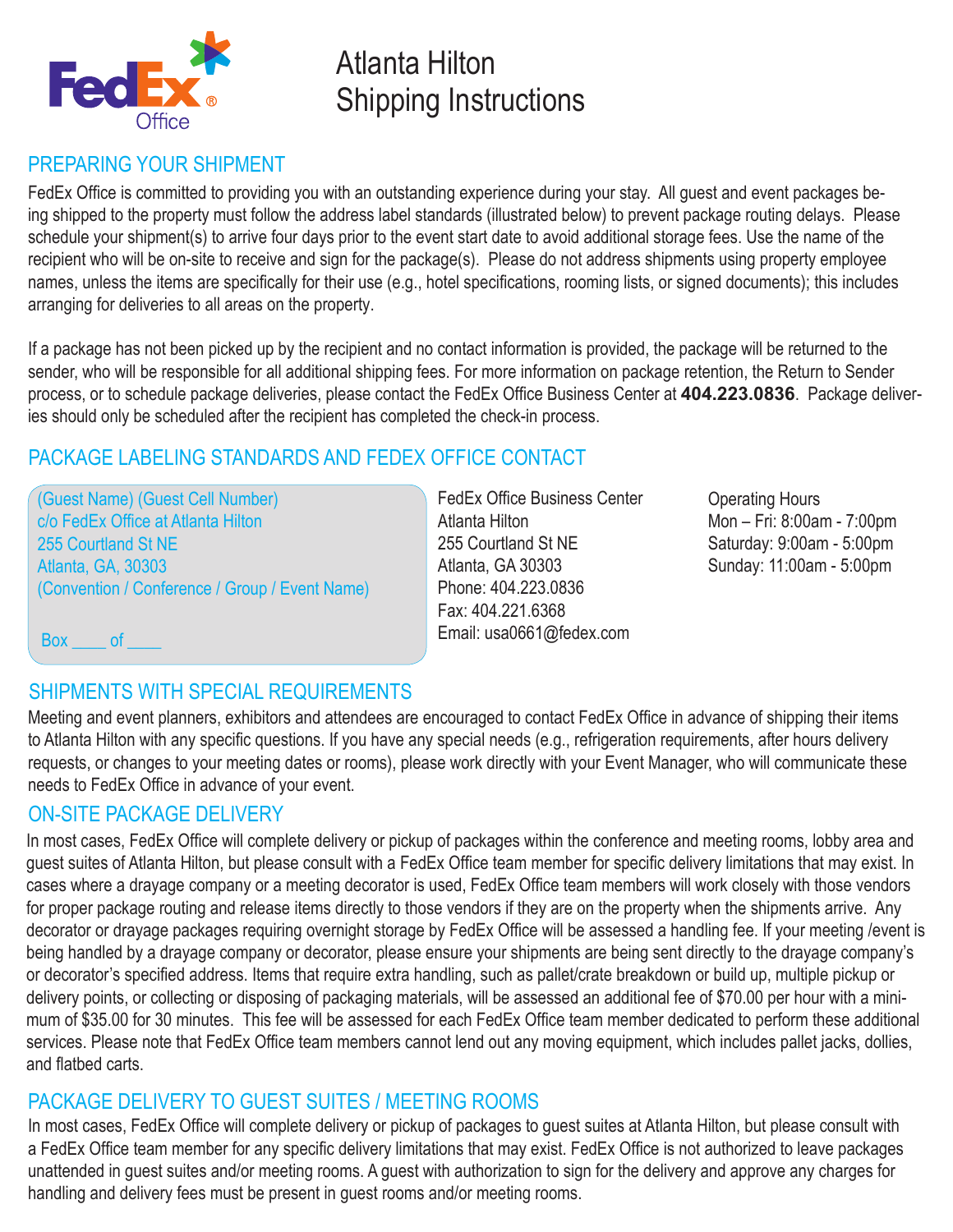

# Atlanta Hilton Shipping Instructions

### UPON YOUR ARRIVAL

Packages will be available for pickup at the FedEx Office business center; a handling fee will apply. Packages, pallets, crates, display cases and other heavier items may be scheduled for delivery by contacting our staff at **404.223.0836**; a delivery fee will apply. Package deliveries should only be scheduled after the recipient has completed the check-in process. In order to maintain the proper chain of custody, FedEx Office requires the package recipient's signature before a package can be released from FedEx Office. Release signatures are captured at the time of package pickup or package delivery to the recipient.

## UPON YOUR DEPARTURE

FedEx Office offers pack and ship services and packaging supplies, such as boxes, tape, etc., which are also available for purchase at the FedEx Office business center. All outbound packages must have a completed carrier airbill affixed to each package. FedEx Express® shipping boxes and airbill forms are available and are complimentary. Outbound packages and freight to be picked up by a third party courier should be coordinated directly with those vendors, and communication should be sent to FedEx Office, indicating when those items will be picked up. FedEx Office will not make arrangements for freight or third party courier transportation and/or pickup. Outbound handling fees will be applied to all packages and freight, regardless of carrier, in addition to shipping/transportation fees.

| <b>PACKAGE WEIGHT</b>   | <b>PACKAGE PICKUP OR</b><br>DROP OFF BY GUEST | PACKAGE PICKUP OR DELIVERY<br>BY FEDEX OFFICE |
|-------------------------|-----------------------------------------------|-----------------------------------------------|
| Envelopes up to 1.0 lb. | \$2.00                                        | \$5.00                                        |
| $0.0 - 1.0$ lb.         | \$2.00                                        | \$5.00                                        |
| $1.1 - 10.0$ lbs.       | \$10.00                                       | \$15.00                                       |
| $10.1 - 20.0$ lbs.      | \$15.00                                       | \$20.00                                       |
| $20.1 - 30.0$ lbs.      | \$20.00                                       | \$30.00                                       |
| $30.1 - 40.0$ lbs.      | \$25.00                                       | \$40.00                                       |
| $40.1 - 50.0$ lbs.      | \$25.00                                       | \$50.00                                       |
| $50.1 - 60.0$ lbs.      | \$35.00                                       | \$50.00                                       |
| $60.1 - 150.0$ lbs.     | \$35.00                                       | \$70.00                                       |
| Pallets & Crates*       | $$150.00$ or $$0.75$ /lb. $> 200$ lbs.        | $$150.00$ or $$0.75$ /lb. $> 200$ lbs.        |

## PACKAGE HANDLING AND STORAGE FFES

Package weights will be rounded up to the nearest pound.

\* For inbound/outbound pallets or crates, the receiving and delivery charges are consolidated into a single fee of \$150.00 or \$0.75/lb. > 200 lbs., which is applied to each pallet/crate handled.

#### ADDITIONAL SERVICES

PACKAGE WEIGHT STORAGE FEE AFTER 5 DAYS Envelopes up to 1.0 lb. No Charge  $0.0 - 10.0$  lbs.  $$5.00$  $10.1 - 30.0$  lbs.  $\qquad \qquad$  \$10.00  $30.1 - 60.0$  lbs. \$15.00  $60.1 - 150.0$  lbs.  $$25.00$ Pallets & Crates | \$50.00 Over 6.5' in Size \$25.00

A one-time package storage fee will apply to each package received and stored for more than five (5) calendar days. Items measuring over 6.5 feet in size are considered oversize and will be assessed an additional oversize fee if stored for more than five (5) calendar days.

Items that require extra handling, such as pallet/crate breakdown or build up, multiple pickup or delivery points, or collecting and disposing of packaging materials, will be assessed an additional fee of \$70.00 per hour with a minimum of \$35.00 for 30 minutes. This fee will be assessed for each FedEx Office team member dedicated to perform these additional services. Please note that FedEx Office team members cannot lend out any moving equipment, which includes pallet jacks, dollies, and flatbed carts.

## TERMS AND CONDITIONS

Receiving, delivery and storage charges are payable at the time of delivery. Recipient may be required to present government-issued photo identification and sign for delivery. Shipper must comply with all applicable local, state and federal laws, including those governing packing, marking, labeling and shipping. OBTAIN FIRE, CASUALTY AND ALL OTHER INSURANCE ON PACKAGE CONTENTS PRIOR TO SHIPPING. Neither the Property nor FedEx Office and Print Services, Inc. provide such insurance. Neither the Property nor FedEx Office and Print Services, Inc. nor the employees, agents or contractors of either firm will be liable for any damages, whether direct or indirect damages, relating to or arising out of any loss or damage to any package or its contents, unless a package is lost after receipt on the Property, in which case such liability shall be limited to the lesser of \$100 or the liability of the carrier indicated above. By sending your package to the Property, you agree to be bound by any additional terms and conditions that the Property or FedEx Office and Print Services, Inc. may establish from time to time for receiving and delivering of packages.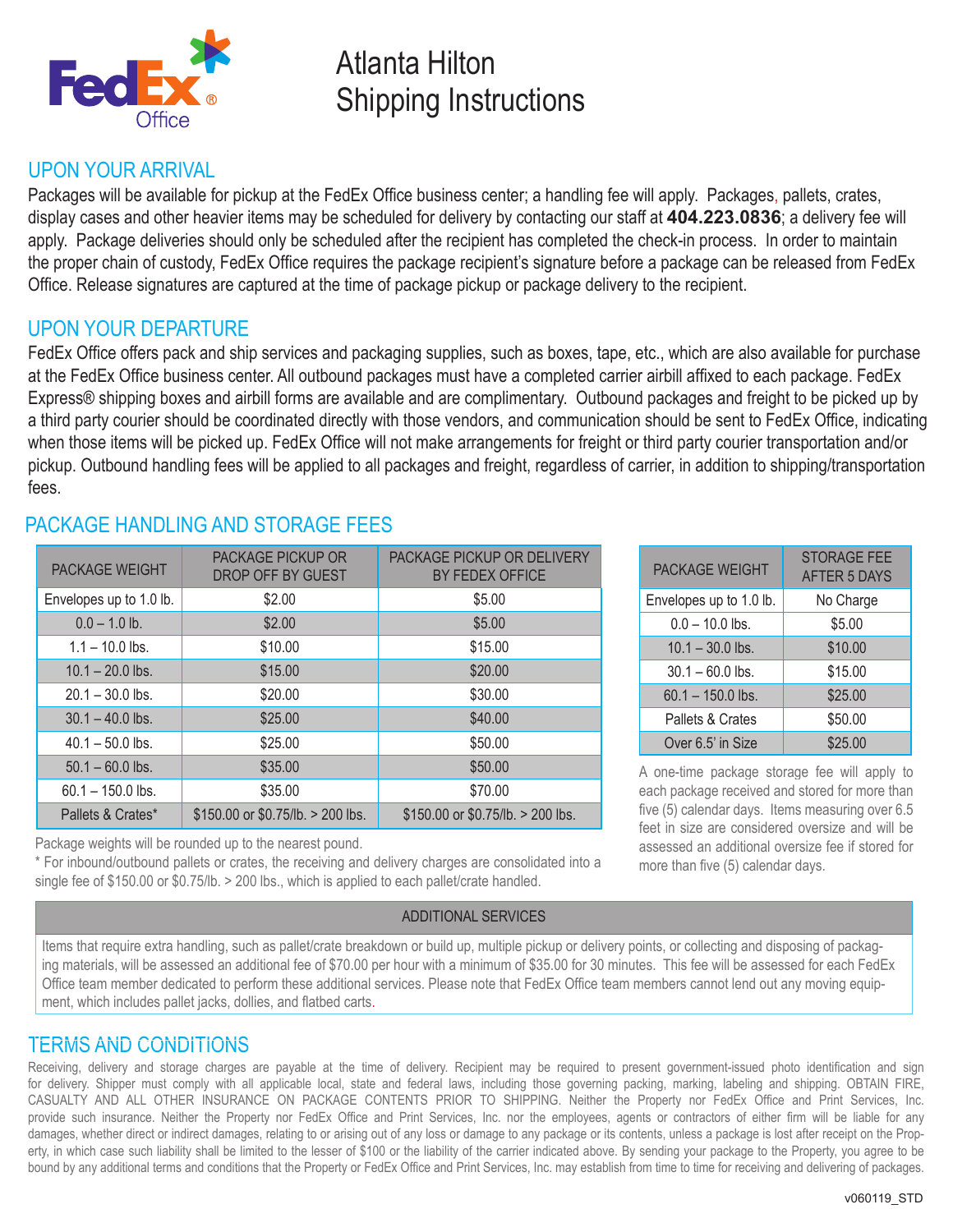

# Atlanta Hilton Decorator Package Shipping Instructions

## DECORATOR SHIPPING INSTRUCTIONS

FedEx Office is proud to be a partner of Atlanta Hilton in offering Guest Package Services on-site. This service includes receiving all inbound packages shipped to the hotel's physical address. FedEx Office staff is on-site in both the Business Center and the Parcel Office to meet the needs of the guests and employees of the hotel.

FedEx Office understands the role of the Decorator. As such, a customized workflow has been created to allow FedEx Office to effectively operate the parcel area of the property without impeding the work of the Decorator.

### INBOUND PACKAGES

Two different options are available for every Decorator package arriving at the property's loading dock.

#### A. Immediate Release Packages

Provided that the Decorator is on the property and ready to take possession/custody of the packages upon their arrival, FedEx Office will complete an immediate release of the Decorator labeled packages to the Decorator as soon as packages are received from the carrier.

#### B. Received and Processed Packages

Any Decorator packages received and processed by FedEx Office that are stored overnight will incur applicable receiving fees. Payment by the Decorator will be required at the time of package release. As a sign of our partnership with Decorators, we are pleased to offer discounts of the retail handling fees assessed on processed packages.

To provide a seamless experience for guests, and reduce confusion regarding package locations, Decorators are encouraged to emphasize the off-site receiving address for event shipments. This workflow will avoid FedEx Office handling fees on Decorator packages delivered directly to the property.

## OUTBOUND PACKAGES

FedEx Office is available to setup an outbound shipping desk within or near the meeting space to handle outbound shipments, as long as advanced notice and approval is provided during the event planning stages. Outbound handling fees apply to all outbound packages taken into possession by FedEx Office.

#### **FedEx Office Business Center**

Atlanta Hilton 255 Courtland St NE Atlanta, GA 30303 Hotel Ext: 6940 Phone: 404.223.0836 Fax: 404.221.6368 Email: usa0661@fedex.com

### **Operating Hours**

Monday–Friday: 8:00am - 7:00pm Saturday: 9:00am - 5:00pm Sunday: 11:00am - 5:00pm

#### **Guest Package Office**

Hotel Ext: 1179 Phone: 404.223.0838 Email: pm0661@fedex.com

### TERMS AND CONDITIONS

Receiving, delivery and storage charges are payable at the time of delivery. Recipient may be required to present government-issued photo identification and sign for delivery. Shipper must comply with all applicable local, state and federal laws, including those governing packing, marking, labeling and shipping. OBTAIN FIRE, CASUALTY AND ALL OTHER INSURANCE ON PACKAGE CONTENTS PRIOR TO SHIPPING. Neither the Property nor FedEx Office and Print Services, Inc. provide such insurance. Neither the Property nor FedEx Office and Print Services, Inc. nor the employees, agents or contractors of either firm will be liable for any damages, whether direct or indirect damages, relating to or arising out of any loss or damage to any package or its contents, unless a package is lost after receipt on the Property, in which case such liability shall be limited to the lesser of \$100 or the liability of the carrier indicated above. By sending your package to the Property, you agree to be bound by any additional terms and conditions that the Property or FedEx Office and Print Services, Inc. may establish from time to time for receiving and delivering of packages.